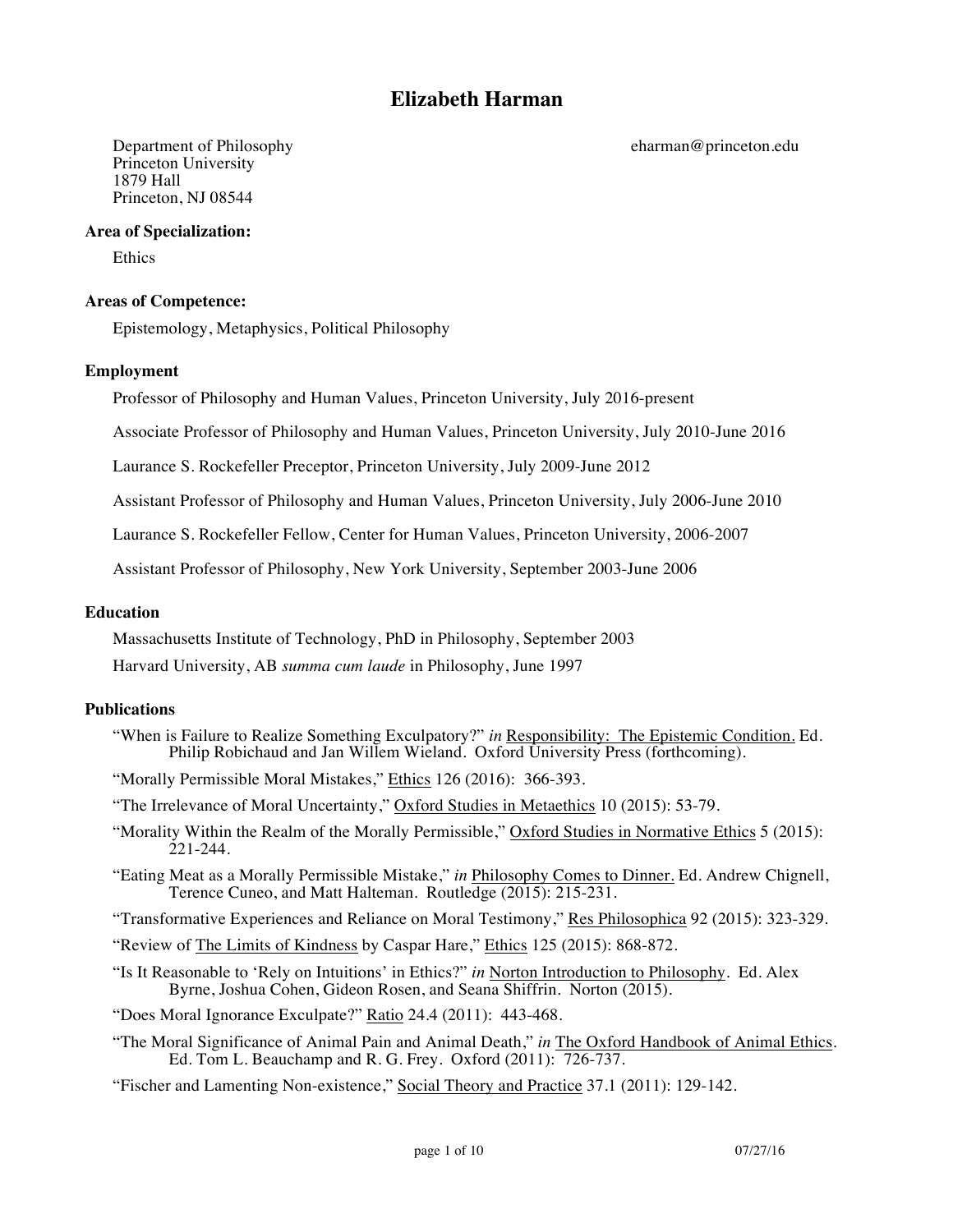- "Critical Study of Better Never to Have Been: The Harm of Coming Into Existence by David Benatar," Nous 43.4 (2009): 776-785.
- "'I'll Be Glad I Did It' Reasoning and the Significance of Future Desires," Philosophical Perspectives 23 (2009): 177-199.
- "Harming as Causing Harm," *in* Harming Future Persons. Ed. Melinda Roberts and David Wasserman. Springer (2009): 137-154.
- "Discussion of Nomy Arpaly's *Unprincipled Virtue*," Philosophical Studies 134.3 (2007): 433-439.
- "How is the Ethics of Stem Cell Research Different from the Ethics of Abortion?" Metaphilosophy 38.2-3 (2007): 207-225.
- "Sacred Mountains and Beloved Fetuses: Can Loving or Worshipping Something Give It Moral Status?" Philosophical Studies 133.1 (2007): 55-81.

"Can We Harm and Benefit in Creating?" Philosophical Perspectives 18 (2004): 89-113.

- "The Potentiality Problem," Philosophical Studies 114.1-2 (2003): 173-198.
- "Creation Ethics: The Moral Status of Early Fetuses and the Ethics of Abortion," Philosophy and Public Affairs 28.4 (1999): 310-324. Reprinted in Contemporary Moral Problems. Ed. James E. White Wadsworth (2005): 138-147.

#### **Papers Presented**

- University of Pennsylvania, School of Medicine, June 2016, "The Ever Conscious View: A Theory of Moral Status"
- Princeton University, Philosophy and Climate Change Conference, May 2016, "Are Ordinary Individuals Blameworthy for Climate Change?"
- University of Southampton, Conference on Normativity, September 2015, "Ethics is Hard! What Follows?"
- Bellingham Summer Philosophy Conference, August 2015, "Morally Permissible Moral Mistakes"
- Princeton Workshop on Feminist Theory and Practice in Academia, March 2015 "Feminist Practice in Academia"
- Boston University, March 2015, "'I'll Be Glad I Did It' Reasoning and the Significance of Future Desires."
- Cornell University, January 2015, "Morally Permissible Moral Mistakes."
- Metaethics Conference in Rio de Janeiro, January 2015, "The Irrelevance of Moral Uncertainty."
- Eastern APA Meeting, December 2014, "Embryos and Expectation: Does Identity Matter in the Survival and Flourishing of an Embryo?"
- Eastern APA Meeting, December 2014, "'I'll Be Glad I Did It' Reasoning and Moral Testimony"
- University of California, Los Angeles, Law and Philosophy Seminar, November 2014, "Ethics is Hard! What Follows?"
- University of Pennsylvania School of Law, November 2014, "Ethics is Hard! What Follows?"
- Bellingham Summer Philosophy Conference, August 2014, "Morally Permissible Moral Mistakes"
- University of Sydney, July 2014, "Morally Permissible Moral Mistakes"
- Australian National University, July 2014, "Morally Permissible Moral Mistakes"
- Australasian Association of Philosophy, July 2014, "Ethics is Hard! What Follows?"
- University of Pennsylvania, School of Medicine, June 2014, "The Ever Conscious View: A Theory of Moral Status"
- Syracuse Philosophy Workshop on Disability, June 2014, "Transformative Experiences and Reliance on Moral Testimony"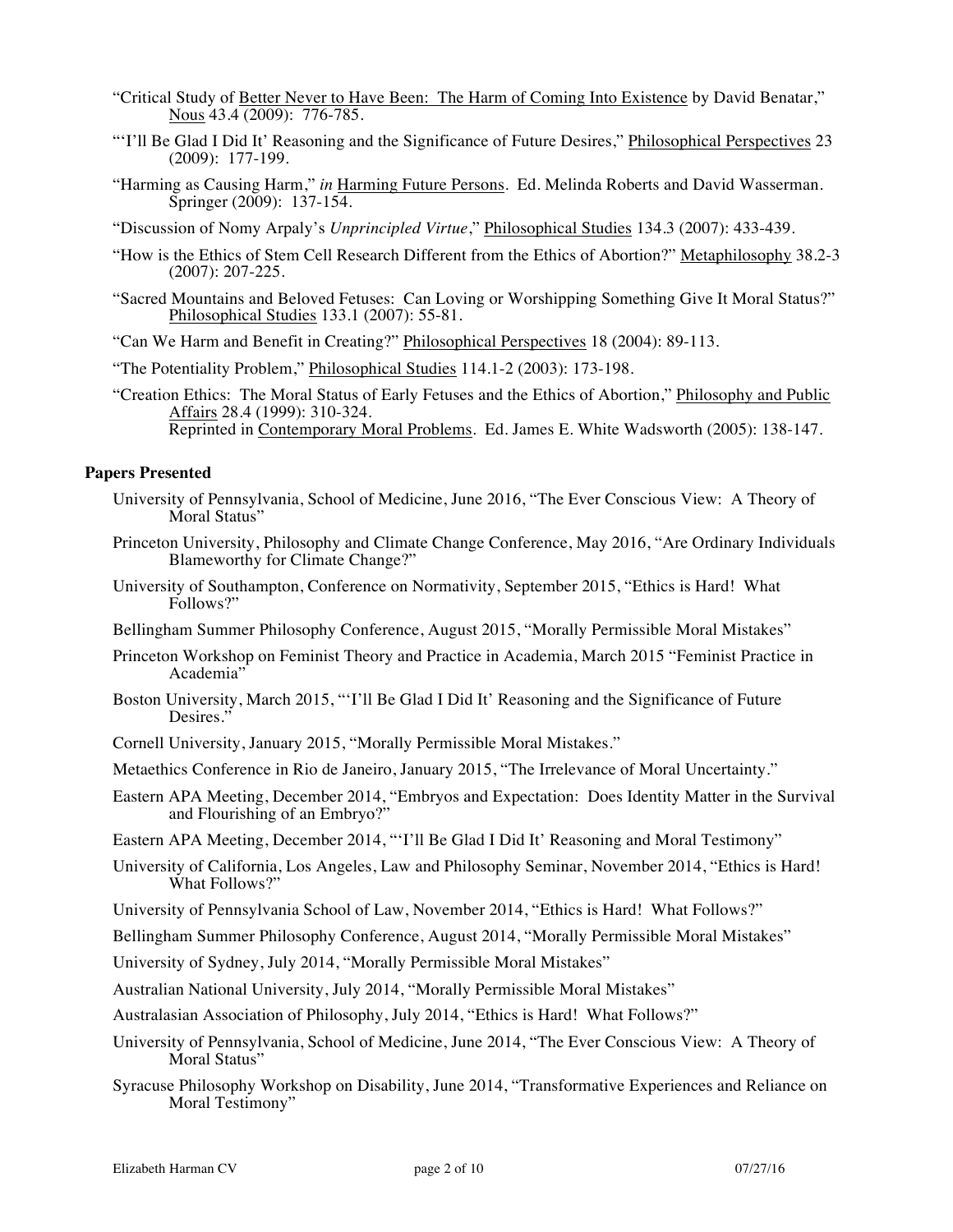Vrige University, Amsterdam, May 2014, "Ethics is Hard! What Follows?"

- University of Pennsylvania, Penn-Rutgers-Princeton Social Epistemology Conference, April 2014, "Moral Testimony Goes Only So Far"
- Bowling Green State University, April 2014, "The Ever Conscious View: A Theory of Moral Status"
- University of Vermont, Food Ethics Conference, March 2014, "Eating Meat as a Morally Permissible Moral Mistake"
- Russell Conference, California, March 2014, "The Ever Conscious View: A Theory of Moral Status"
- Mount Holyoke, March 2014, "What Hardships Must Parents Prevent?"
- Central APA Meeting, February 2014, Session on the 20<sup>th</sup> Anniversary of the publication of Reasons and Persons by Derek Parfit, "Abortion and the Non-identity Problem"
- Arizona Normative Ethics Workshop, January 2014, "Morality within the Realm of the Morally Permissible"
- Eastern APA Meeting, December 2013, "Abortion and the Non-identity Problem"
- Massachusetts Institute of Technology, November 2013, "Morality within the Realm of the Morlaly Permissible"
- Harvard University, November 2013, "Ethics is Hard! What Follows?"
- National Institute of Health, October 2013, "Abortion and the Non-identity Problem"
- Princeton University, Ethicists Network, October 2013, "Morally Permissible Moral Mistakes"
- Rutgers University, October 2013, "Morally Permissible Moral Mistakes"
- Fordham University, October 2013, "Ethics is Hard! What Follows?"
- University of Richmond, October 2013, "Which Hardships Must Parents Prevent?"
- Wisconsin Metaethics Workshop, September 2013, "The Irrelevance of Moral Uncertainty"
- University of Colorado at Boulder Graduate Philosophy Conference, April 2013, Keynote Address, "Morally Permissible Moral Mistakes"
- Reed College, Divisional Speaker in Philosophy, Religion, Psychology and Linguistics, April 2013, "Ethics is Hard! What Follows?"
- Princeton University CRNAP Conference on Moral Epistemology, March 2013, "Ethics is Hard! What Follows?"
- Eastern APA Meeting, December 2012, "Eating Meat as a Morally Permissible Moral Mistake"
- Mohonk Philosophy Conference, December 2012, "Two Kinds of Moral Mistakes"
- Princeton Old Guard, October 2012, "The Ethics of Procreating"
- Pacific APA Meeting, April 2012, Symposium Paper, "Understanding Some Cases of Altruism as Permissible Moral Mistakes"
- Analytic Legal Philosophy Conference, April 2012, "Understanding Some Cases of Altruism as Permissible Moral Mistakes"
- Syracuse University, March 2012, "Understanding Some Cases of Altruism as Permissible Moral Mistakes"
- Oxford University, January 2012, "Understanding Some Cases of Altruism as Permissible Moral Mistakes"
- University of Texas, Austin, December 2011, "Understanding Some Cases of Altruism as Permissible Mistakes"
- New York University, November 2011, "Understanding Some Cases of Altruism as Permissible Mistakes"

Yale University, September 2011, "Understanding Some Cases of Altruism as Permissible Mistakes"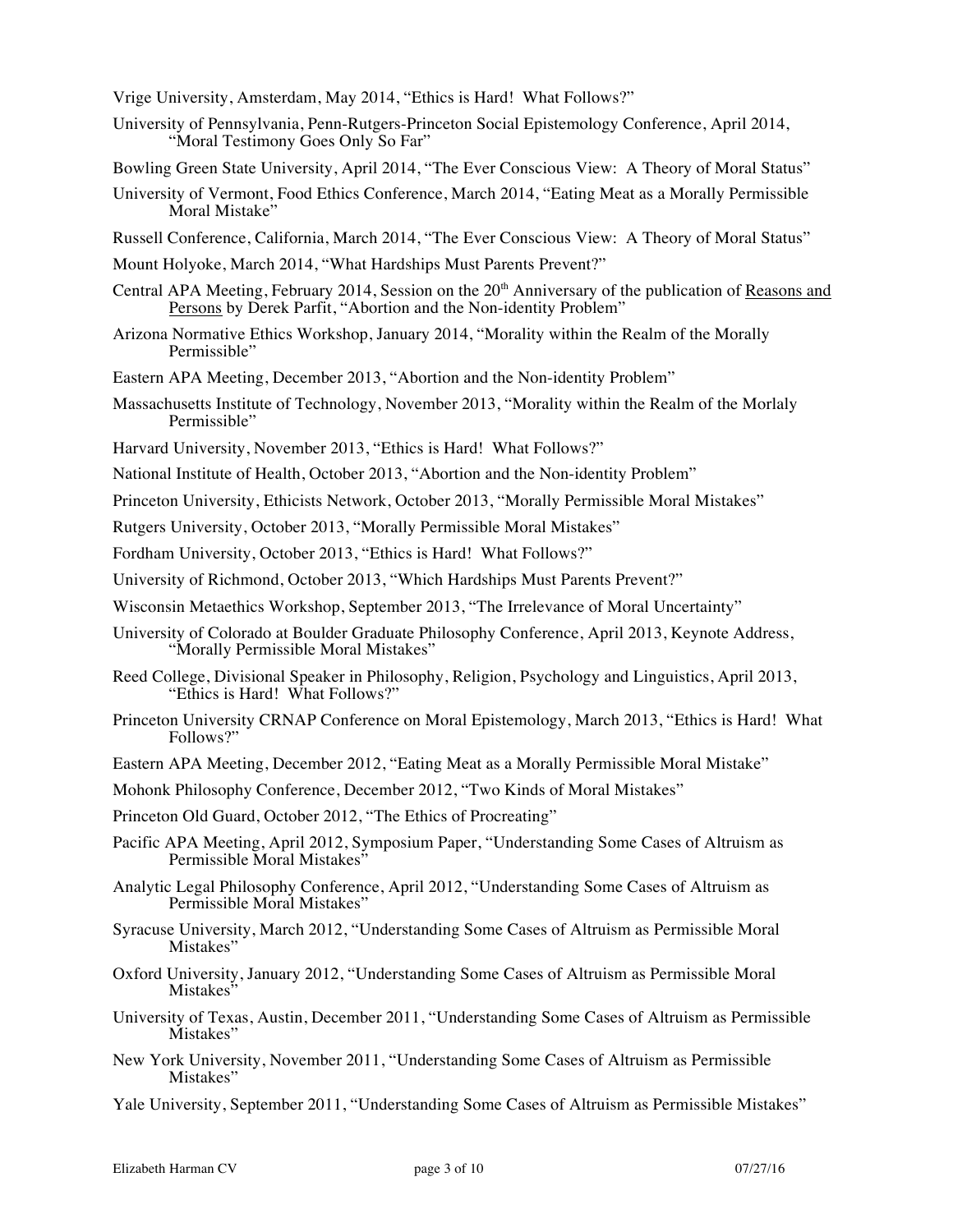- University of California, Los Angeles, May 2011, "Understanding Some Cases of Altruism as Permissible Mistakes"
- Oberlin College, March 2011, "Does Moral Ignorance Exculpate?"
- Yale Law School, February 2011, "Does Moral Ignorance Exculpate?"
- Princeton Undergraduate Bioethics Conference, November 2010, Keynote Address, "Creation Ethics"
- University of Texas, Austin, May 2010, "Does Moral Ignorance Exculpate?"
- Pacific APA, April 2010, "Good and Bad 'I'll Be Glad I Did It' Reasoning"
- Rutgers University, Workshop on Methodology, March 2010, "Is It Reasonable to 'Rely on Intuitions' in Ethics?"
- Intergenerational Justice Conference, Frankfurt, Germany, February 2010, "Harming as Causing Harm"
- Eastern APA, December 2009, "Harm, Abortion, and Failure to Procreate"
- Connecticut College, November 2009, "Does Killing an Animal Harm It?"
- Chapel Hill Colloquium, UNC, October 2009, "'I'll Be Glad I Did It' Reasoning and the Significance of Future Desires"
- Program in Law and Public Affairs, Princeton University, September 2009, "Does Moral Ignorance Exculpate? Can We Blame the Honest Sexist, Homophobe, or Abortion Opponent?"
- Rocky Mountain Ethics Congress, August 2009, "'I'll Be Glad I Did It' Reasoning and the Significance of Future Desires"
- Bellingham Summer Philosophy Conference, August 2009, "'I'll Be Glad I Did It' Reasoning and the Significance of Future Desires"
- City University of New York Graduate Conference, April 2009, Keynote Address, "On Blameworthiness for Not Believing the Moral Truth"
- New York Society for Women and Philosophy, March 2009, "How Can We Blame the Honest Sexist, Homophobe, or Abortion Opponent?"
- Ohio State University, May 2008, "Harming as Causing Harm"
- University of Vermont, April 2008, "Harming as Causing Harm"
- Massachusetts Institute of Technology, Fourth Annual MIT Philosophy Conference, January 2008, "The Mistake in 'I'll Be Glad I Did It' Reasoning: The Significance of Future Desires"
- Eastern APA Meeting, December 2007, Symposium Paper, "The Mistake in 'I'll Be Glad I Did It' Reasoning: The Significance of Future Desires"
- Human Nature and Bioethics Workshop, Hong Kong, December 2007, "Which Hardships Must Parents Prevent?"
- Princeton-Rutgers Graduate Conference, March 2007, Keynote Address, "Does Vegetarianism Rest on a Mistake?"
- Harvard Universtiy, November 2006, "How is the Ethics of Stem Cell Research Different From the Ethics of Abortion?"
- On-line Philosophy Conference, May 2006, "The Mistake in 'I'll Be Glad I Did It' Reasoning: The Significance of Future Desires"
- Rutgers University, April 2006, "Does Blameless Ignorance Exculpate?"
- Yale Law School Legal Theory Workshop, April 2006, "The Mistake in 'I'll Be Glad I Did It' Reasoning: Why Curing Deafness isn't Wrong, and Aborting You or Me Wouldn't Have Been Either"
- Inland Northwest Philosophy Conference, April 2006, "Does Blameless Ignorance Exculpate?"
- Pacific APA Meeting, March 2006, Symposium Paper, "Sacred Mountains and Beloved Fetuses: Can Love or Worship Give Something Moral Status?"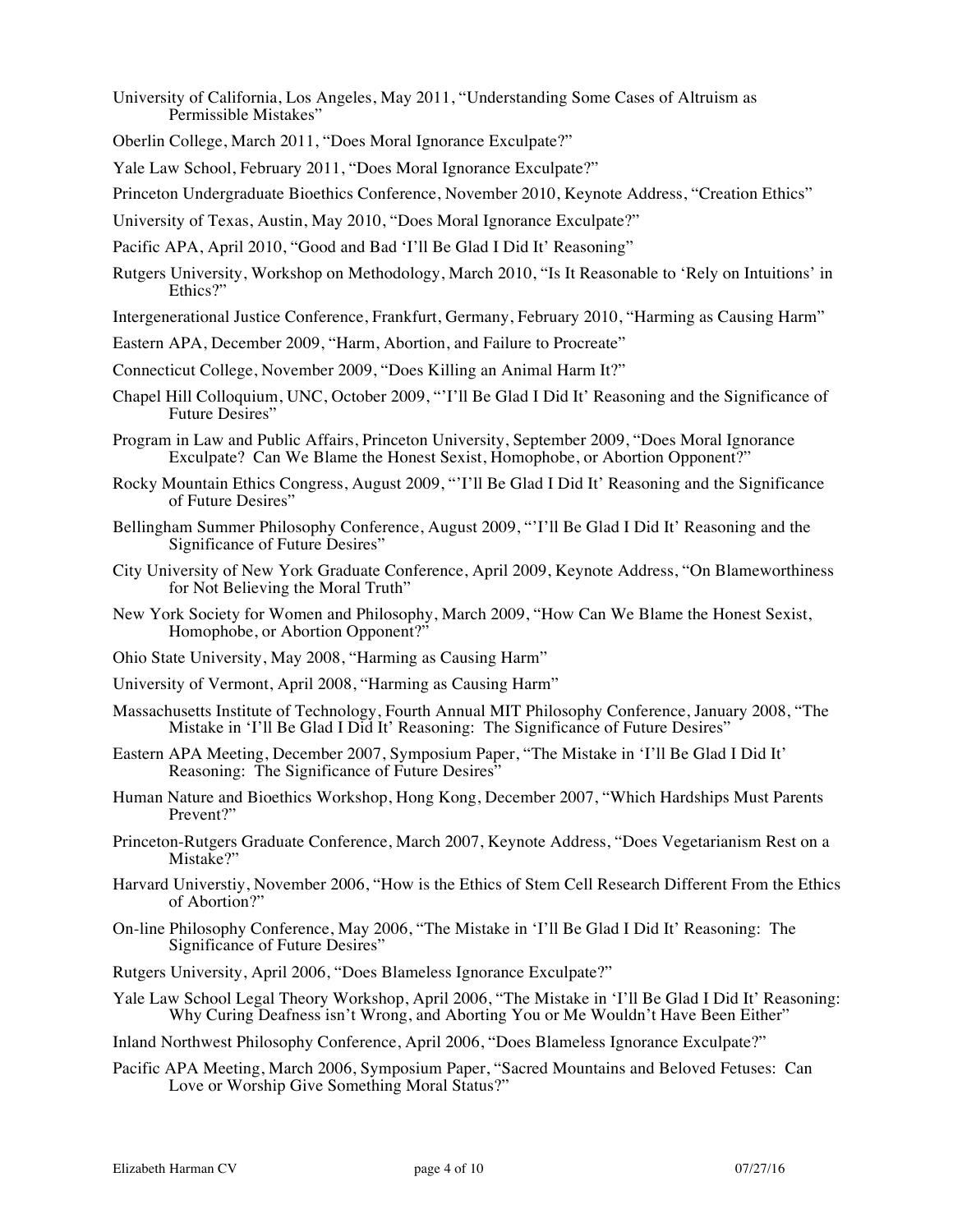Arizona Ontology Conference, January 2006, "Ethics As a Guide to Metaphysics?"

- City University of New York, December 2005, "The Mistake in 'I'll Be Glad I Did It' Reasoning: The Significance of Future Desires"
- University of California, Santa Barbara, November 2005, "The Mistake in 'I'll Be Glad I Did It' Reasoning: The Significance of Future Desires"
- New York University Law School Colloquium in Legal, Political and Social Philosophy, November 2005, "The Mistake in 'I'll Be Glad I Did It' Reasoning: The Significance of Future Desires" and "Sacred Mountains and Beloved Fetuses: Can Love or Worship Give Something Moral Status?"
- John Hopkins University and National Institute of Health Joint Bioethics Colloquium, November 2005, "The Potentiality Problem" and "Creation Ethics: The Moral Status of Early Fetuses and the Ethics of Abortion"
- Boalt Hall School of Law, University of California, Berkeley, October 2005, "The Mistake in 'I'll Be Glad I Did It' Reasoning: Why Curing Deafness isn't Wrong, and Aborting You or Me Wouldn't Have Been Either"
- Acadia University, September 2005, "The Mistake in 'I'll Be Glad I Did It' Reasoning: Why Curing Deafness isn't Wrong, and Aborting You or Me Wouldn't Have Been Either'
- Bellingham Summer Philosophy Conference, August 2005, "Sacred Mountains and Beloved Fetuses: Can Love or Worship Give Something Moral Status?"
- Bellingham Student Philosophy Conference, May 2005, Keynote Address with Sarah McGrath, "What's Wrong with Bullshit?"
- Nassau Community College, May 2005, "Sacred Mountains and Beloved Fetuses: Can Love or Worship Give Something Moral Status?"
- Princeton University, April 2005, "A Reflection Principle for Desires?"
- Inland Northwest Philosophy Conference, April 2005, "A Reflection Principle for Desires?"
- Princeton University Center for Human Values, November 2004, "Sacred Mountains and Beloved Fetuses: Can Love or Worship Give Something Moral Status?"
- Manhattan Marymount College, October 2004, "Creation Ethics: The Moral Status of Early Fetuses and the Ethics of Abortion"
- University of Massachusetts, Amherst, May 2004, "Vagueness and the Moral Status of Fetuses"
- Union College, April 2004, "Vagueness and the Moral Status of Fetuses"
- Louisiana State University Symposium on Theoretical and Applied Ethics, February 2004, "The Non-Identity Problem"
- Eastern APA Meeting, December 2003, "The Non-Identity Problem"
- Bellingham Summer Philosophy Conference, August 2003, "The Non-Identity Problem"

Brandeis University, February 2003, "The Non-Identity Problem"

Brown University, February 2003, "The Non-Identity Problem"

New York University, February 2003, "The Non-Identity Problem"

University of British Columbia, Vancouver, February 2003, "The Non-Identity Problem"

University of Calgary, February 2003, "The Non-Identity Problem"

University of Toronto, February 2003, "The Non-Identity Problem"

Bellingham Summer Philosophy Conference, August 2002, "The Potentiality Problem"

Pacific APA Meeting, March 2002, "Can We Do Applied Ethics First?"

Pacific APA Meeting, March 2001, "The Baby Problem"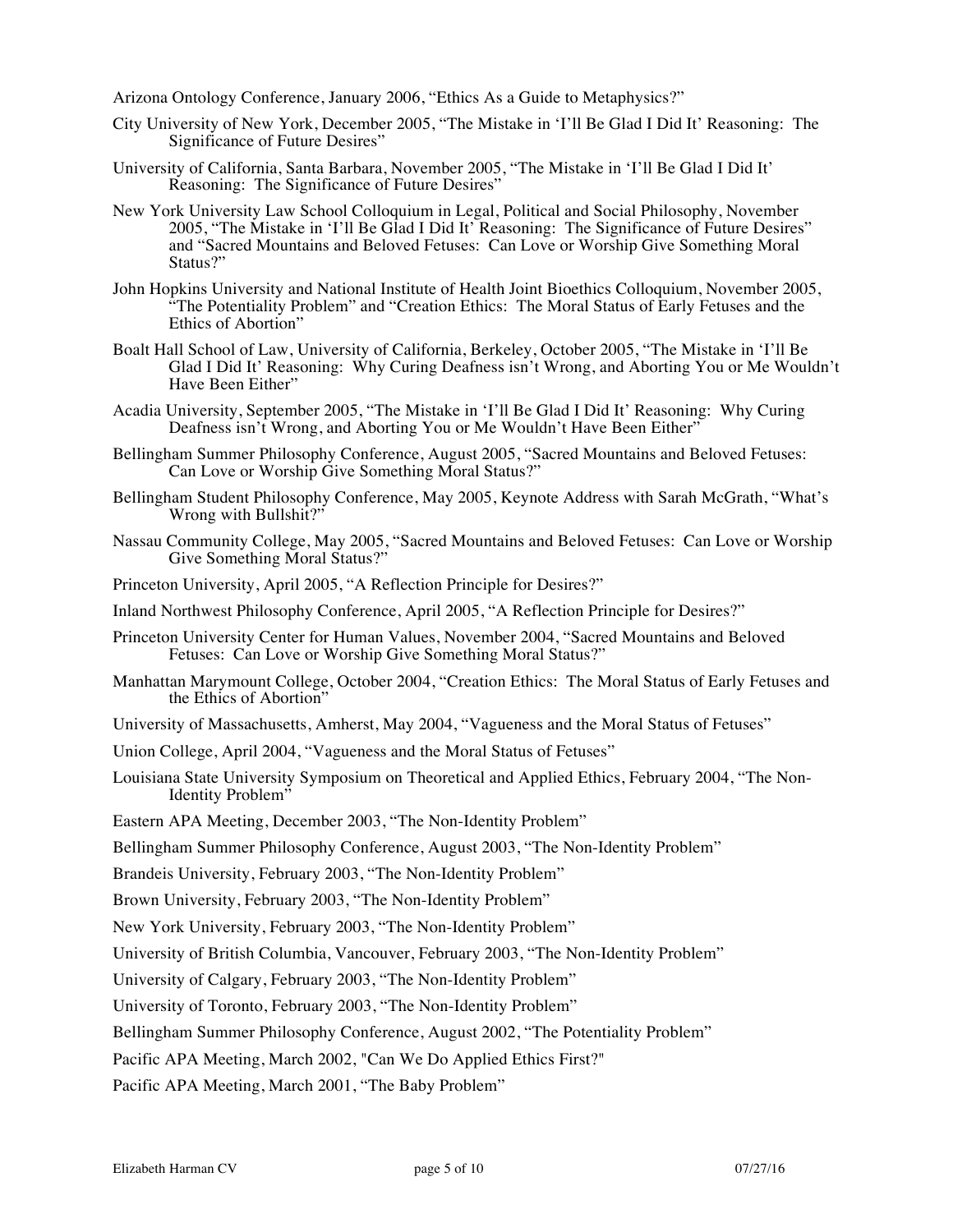Eastern APA Meeting, December 1999, Symposium Paper, "Creation Ethics: The Moral Status of Early Fetuses and the Ethics of Abortion"

#### **Other Presentations**

- Central APA Meeting, March 2016, Comments on Assessment Sensitivity: Relative Truth and Its Applications by John MacFarlane
- Princeton University, September 2015, Comments on "A Value-Neutral Account of Disability" by Elizabeth Barnes
- University of Vermont (via Skype), September 2015, Guest Lecture on "Gamete Donation as a Laudable Moral Mistake"
- Pacific APA Meeting, April 2015, Comments on "Overdetermination and Moral Luck" by Sara Bernstein
- Pacific APA Meeting, April 2015, Comments on "How You Can Help, Without Making a Difference" by Julia Nefsky
- New York University, Debate on the Significance of Psychology Findings for Moral Philosophy, March 2015
- Princeton University, Problematic Promises Conference, February 2015, Comments on "Undermining Promises" by Julia Driver
- Cornell University, January 2015, Guest Lecture in Bioethics Course
- Rutgers University, Conference on the Doctrine of Double Effect, October 2013, Comments on "A Defense of Agent-Relative Prerogatives to Do Harm" by Jonathan Quong
- Princeton University, October 2013, Comments on "Moral Caution and Moral Compromise" by Will MacAskill
- Bellingham Summer Philosophy Conference, August 2013, Comments on "Exploitation and the Nonidentity Problem" by Hallie Liberto
- Pacific APA Meeting, April 2013, Comments on "Death and Disability" by Duncan Purves
- Carolina Metaphysics Workshop, June 2012, Comments on "Flexible Contextualism and Deontic Modals" by Janice Dowell
- Syracuse University, March 2012, "How Does the Ethics of Stem Cell Research Differ from the Ethics of Abortion?" Guest Lecture to a Bioethics Course
- Bellingham Summer Philosophy Conference, August 2011, Comments on "Person-Affecting Views and Saturating Counterpart Relations" by Christopher Meacham
- Pacific APA Meeting, April 2011, Comments on "An Uncompromising Connection between Practical Reason and Morality" by Michael Nelson
- Pacific APA Meeting, April 2009, Comments on "Facts and Principles of Justice" by Jeppe von Platz
- Bellingham Summer Philosophy Conference, August 2008, Comments on "The Ethics of Morphing" by Caspar Hare
- Princeton University, May 2008, Conference on "Moral Conflict and the Free Society" Panel Discussion, "Freedom of Choice and the Right to Life"
- Princeton University, May 2008, Panel Discussion, "Is It Wrong to End Early Human Life?"
- DeCamp Bioethics Seminar, Princeton University, October 2007, Comments on Bonnie Steinbock's "Designer Babies"
- Central APA, April 2007, Comments on "Identity in 4D" by Thomas Sattig
- Pacific APA, April 2007, Comments on "Identifying and Dissolving the Non-Identity Problem" by Rivka Weinberg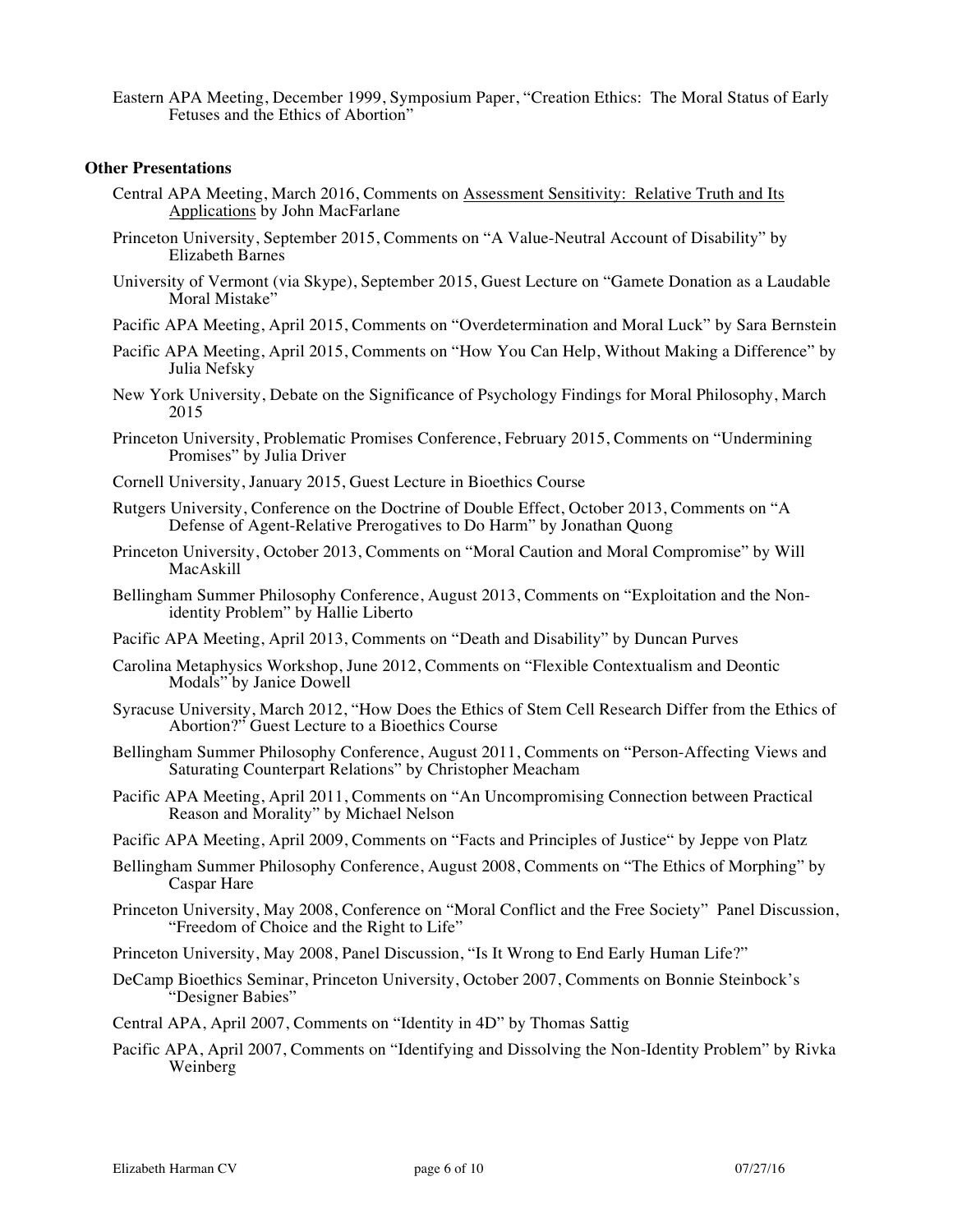- Program in Ethics and Public Affairs, Princeton University, October 2006, Comments on "Is There a Human Right to Free Movement? Immigration and Original Ownership of the Earth" by Mattias Risse and Michael Blake
- Princeton University, Conference in Honor of Josef Raz, October 2006, Comments on "Inquiry as a Social Form" by Christopher Tollefsen
- Bellingham Summer Philosophy Conference, August 2006, Comments on "Normative Appeals to the Natural" by Pekka Vayrynen,
- NYU Causation Conference in Florence, Italy, June 2006, Comments on "Stuctural Equations and Causation" by Ned Hall
- NYU/University of Amsterdam Conference in Ethics, July 2005, Comments on "Moral Intuitions" by Dale Jamieson
- Pacific APA Meeting, March 2005, Comments on "Moral Influence, Moral Responsibility" by Manuel Vargas
- Cardozo School of Law, March 2005, Comments on "Moral Treatment of Animals" by Martha Nussbaum
- SOFIA "Ought!" Conference in Mexico, January 2005, Comments on "Epistemic Objectivity" by Paul Boghossian
- Eastern APA Meeting, December 2004, Comments on "Futures-Like-Ours, Time-Relative Interests, and Abortion" by David DeGrazia
- Bellingham Summer Philosophy Conference, August 2004, Comments on "Actual Utility, the Objection from Impracticality, and the Move to Expected Utility" by Fred Feldman
- NYU Consciousness Conference in Florence, June 2004, Comments on "An Epistemic Theory of Acquaintance" by James Pryor
- Inland Northwest Philosophy Conference, April 2004, Comments on "Skepticism, Contextualism, and a Puzzle about Seeing" by Ram Neta
- Pacific APA Meeting, March 2004, Comments on "Contractarianism and Contribution or Why Talents Matter 'Somewhat'" by Cynthia Stark
- Florida State University Conference on Folk Concepts, January 2004, Comments on "Metaphysics and Cross-Cultural Semantics" by Ron Mallon, Shaun Nichols, Stephen Stitch and Eduard Machery
- Princeton University, Fall 2003, "Parfit's Non-Identity Problem," guest lecture for the course *Philosophy of Religion*
- Inland Northwest Philosophy Conference, April 2003, Comments on "Degrees of Influence and the Problem of Preemption" by Cei Maslen
- Central APA Meeting, April 2002, Comments on "Events and their Properties" by Andrew Egan

Pacific APA Meeting, March 2002, Comments on "Now and Forever" by Steven Savitt

Bellingham Summer Philosophy Conference, August 2001, Comments on "When is Death Bad for the One Who Dies?" by Ben Bradley

#### **Honors**

Keynote Speaker:

Austin Graduate Ethics and Normativity Conference, November 2016

University of Colorado at Boulder Graduate Philosophy Conference, 2013

Princeton Undergraduate Bioethics Conference, 2010

City University of New York Graduate Conference, 2009

Princeton-Rutgers Graduate Conference, 2007

Bellingham Student Philosophy Conference, 2005 (with Sarah McGrath)

Behrman Fellow, Council of the Humanities, Princeton University, July 2010-June 2012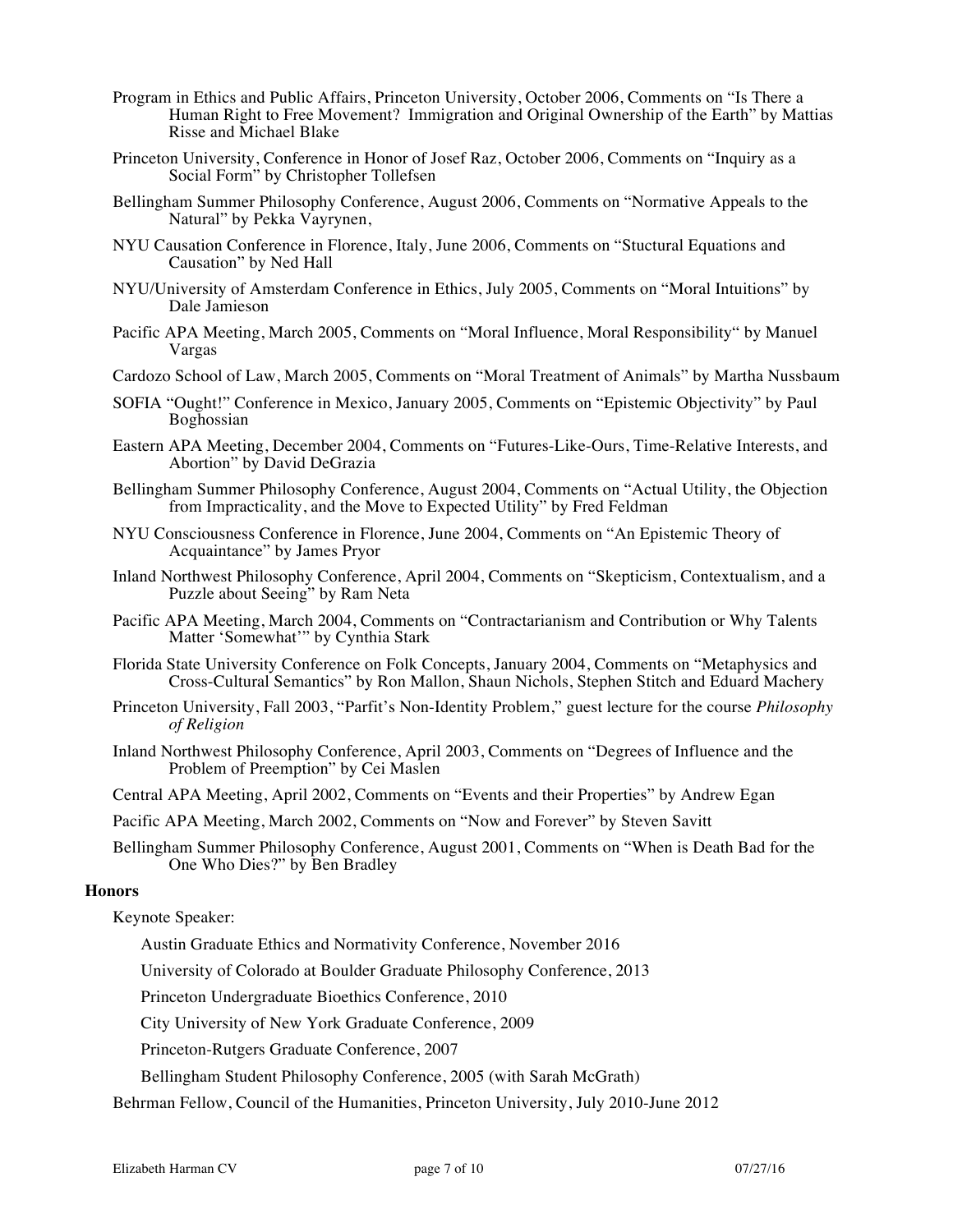Mentor, University of Pennsylvania Bioethics Boot Camp, Summer 2014 Submitted Paper selected as Symposium Paper at American Philosophical Association Meetings in 2012, 2007, 2006, and 2000 Mentor*,* Women in Philosophy Mentoring Workshop, June 2011 Laurance S. Rockefeller Preceptor, Princeton University, July 2009-June 2012 Old Dominion Fellow, Princeton University, 2006-2007 and 2007-2008 Laurance S. Rockefeller Visiting Fellow, Princeton University Center for Human Values, 2006-2007

# **Teaching Experience**

Associate Professor, Princeton Department of Philosophy and Center for Human Values

*Designing Life: The Ethics of Creation and Its Control* (a freshman seminar), Spring 2012, Fall 2012, and Spring 2015

*Dissertation Seminar*, Spring 2012 and Spring 2015

*Morality in the Face of Moral Ignorance* (a graduate course), Fall 2014

*Ethics,* with Sarah McGrath and Sarah-Jane Leslie (a graduate course), Spring 2013

*The Ethics of Love and Sex* (an undergraduate course), Spring 2013

*How Demanding is Morality?* (a graduate course), Fall 2011

*Ethics And . . .*, with Sarah McGrath (a graduate course), Spring 2011

*Sex and Ethics*, with Gideon Rosen (an undergraduate course), Spring 2011

Assistant Professor, Princeton Department of Philosophy and Center for Human Values

*Morality in the Face of Moral Ignorance* (a graduate course), Spring 2009

*Can We Rely on Intuitions in Ethics?* (a junior seminar), Fall 2008 (two sections)

*Perfecting Life* (an undergraduate bioethics course), Fall 2008 and (with Adam Elga) Fall 2007

*The Ethics of Desire* (a graduate course), Spring 2008

### Assistant Professor, NYU Department of Philosophy

*Causation* (a graduate course discussing the metaphysics of causation), Spring 2006

- *Ethics* (an undergraduate introduction to ethics), Spring 2006, Fall 2004, and Fall 2003
- *Senior Honors Seminar* (a course for senior honors students beginning work on their theses), Fall 2005
- *Ethics: Selected Topics,* with Derek Parfit (a graduate course discussing whether certain ethical theories are self-defeating, the rationality of attitudes towards time, and our obligations to future generations), Fall 2004-Spring 2005
- *Proseminar,* with Sharon Street (a first-year graduate course reading some of the central works of  $20<sup>th</sup>$  Century philosophy), Fall  $2004$
- *Topics in Ethics and Political Philosophy* (an upper-level undergraduate course discussing doing versus allowing, the doctrine of double effect, the moral significance of distance, and the role of intuitions in moral argument), Spring 2004
- *Ethics: Selected Topics* (a graduate course discussing doing versus allowing, the doctrine of double effect, the moral significance of distance, and the role of intuitions in moral argument), Fall 2003

Instructor

*Logic and Reasoning,* Center for Talented Youth, University of California, Santa Cruz, Summer 2000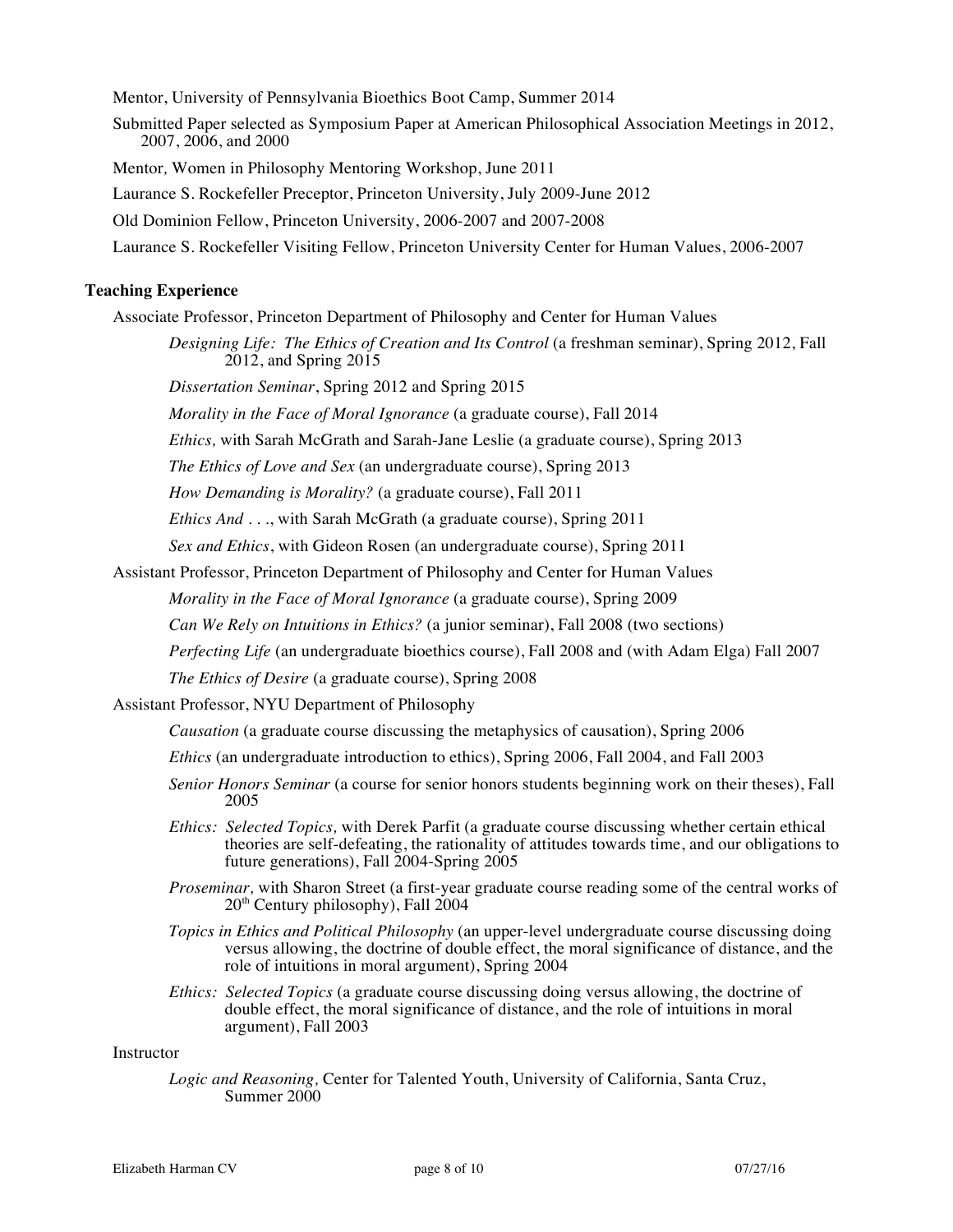- *Oops, I Did It Again: Fun with Lies, Half-truths, and Deliberate Deceptions* (a one-time twohour seminar), with Sarah McGrath, MIT Independent Activities Period, January 2001
- *How To Fight With Your Younger Self* (a one-time two-hour seminar)*,* MIT Independent Activities Period, January 2001

#### **Service at Princeton**

- *Co-Founder and Co-Director*, *Networking and Mentoring Workshop for Graduate Student Women in Philosophy,* held at Princeton in 2014, 2016, and 2018
- *Committee on Hiring a Bioethics Postdoc*, Center for Human Values, 2016-2017
- *Committee on Hiring a Tenured Professor in Value Theory*, Center for Human Values and Philosophy Department, Fall 2015
- *Supplemental Placement Support,* Philosophy Department, 2008-2009, 2009-2010, 2010-2011, 2011- 2012, 2012-2013, 2013-2014, 2014-2015, 2015-2016

*Executive Committee, Council of the Princeton University Community*, Fall 2010-June 2012

*Council of the Princeton University Community*, 2010-2011, 2011-2012, 2012-2013, 2014-2015

- *Committee on Hiring a Bioethics Postdoc*, Center for Human Values*,* 2006-2007, 2009-2010, 2011-2012, 2014-2015
- *Attended LGBT Ally Training*, Fall 2014
- *Co-organizer of DeCamp Bioethics Talks*, Spring 2007, Spring 2008, Spring 2012, Fall 2014, Spring 2015

*Committee on Hiring in Bioethics*, Philosophy Department and Center for Human Values, 2012-2013

*Committee on Hiring Values and Public Life Postdocs*, Center for Human Values, 2012-2013

*Chair*, *Committee on the Climate in the Philosophy Graduate Program*, 2011-2012, 2012-2013

*Organizer or co-organizer of Women in Philosophy Dinners*, 2008-2009, 2009-2010, 2010-2011, 2011- 2012, 2012-2013, 2013-2014, 2014-2015

*Behrman Fellow,* Council of the Humanities, 2010-2011, 2011-2012

*Undergraduate Curriculum Committee*, Philosophy Department, 2007-2008, 2008-2009, 2011-2012

*Colloquium Committee*, Philosophy Department, 2008-2009, 2010-2011

*Committee on Hiring in Philosophy and Public Affairs*, Center for Human Values, 2007-2008, 2008- 2009, 2009-2010

*First-round selection of Visiting Faculty Fellows*, Center for Human Values, 2008-2009

*Hiring Committee*, Philosophy Department*,* 2007-2008

*Old Dominion Fellow*, Council of the Humanities, Fall 2006-Spring 2008

# **Department Service at NYU**

*Committee on Hiring a Junior Candidate*, 2003-2004, 2004-2005, 2005-2006 *Committee on the new Philosophy Department Building*, 2004-2005 *Committee on Graduate Admissions*, 2003-2004, 2004-2005

#### **University Service at NYU**

*College of Arts and Sciences Undergraduate Mentoring Program*, NYU, 2003, 2004 *Committee on NYU's Joint Project with audible.com*, 2005-2006